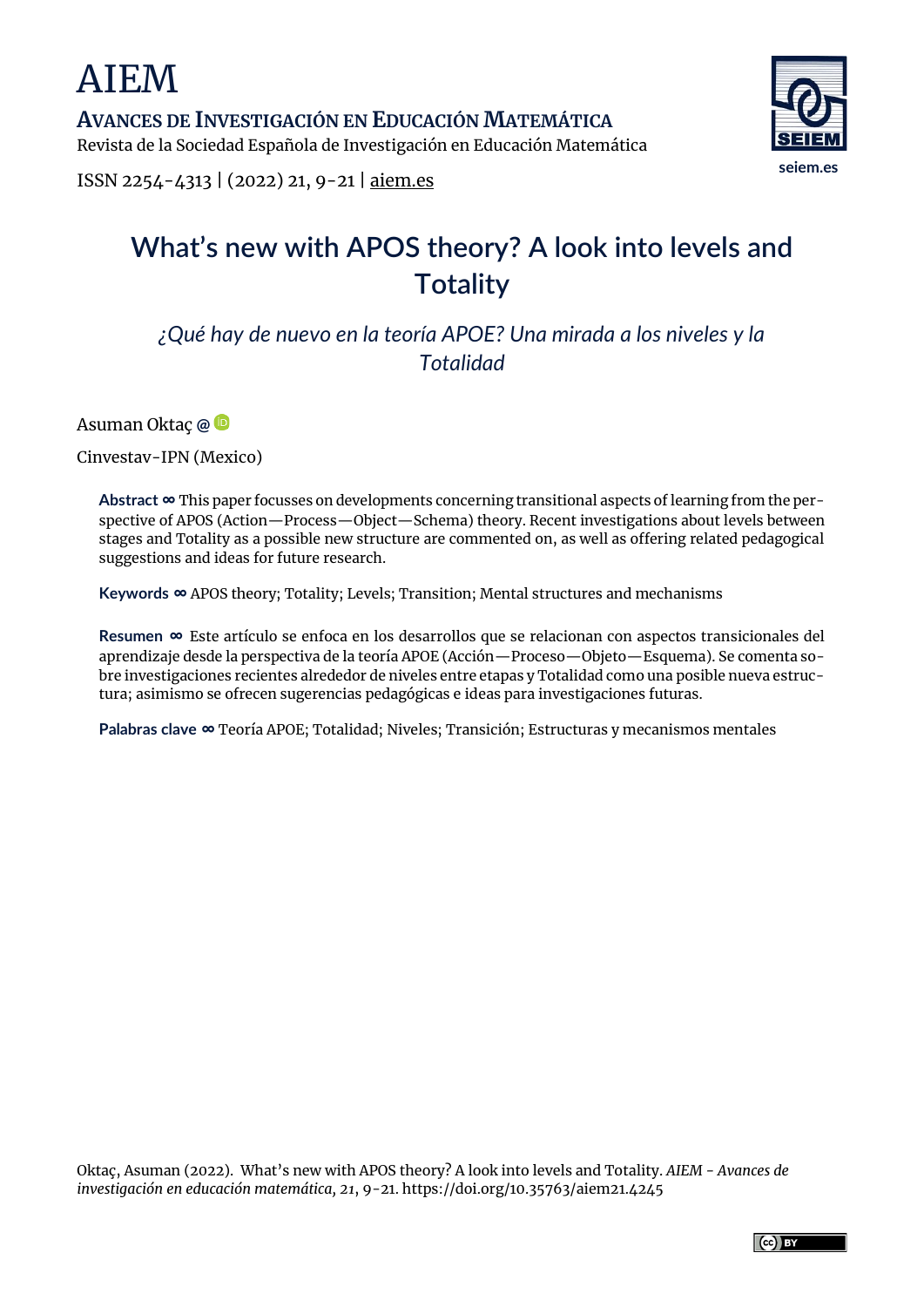## **1. INTRODUCTION**

APOS theory provides a means to explain the learning of mathematical concepts. Its visible history dates back to the 1980's, when Ed Dubinsky, a mathematician well known for his contributions in functional analysis, started to share the principles of a cognitive approach that would later come to be known as APOS—an acronym formed from the initials of the respective components. Resulting from years of study of Piaget's epistemology and theory of cognitive development in children, and the adaption of notions such as reflective abstraction to undergraduate mathematics, he established the foundations of this theoretical framework.

Later in the 1990's, RUMEC (Research in Undergraduate Mathematics Education Community) was formed. Under the guidance of Dubinsky and funded by Exxon Education Foundation, the members of this body met regularly, produced a considerable amount of research studies and published them in the form of articles as well as monographs. With the discontinuance of financial resources early in the 2000's RUMEC ceased to meet in person and later it was dissolved, although small teams continued to work on APOS-related projects; some of these collaborations led to significant advances in the theory.

In the second decade of the current century, APOS theory was well established in mathematics education research circles as a pioneering cognitive approach to learning. However, several members of the past RUMEC organization were concerned about some studies conducted by other researchers as they displayed substantial differences with the essence of the theory and its intended use in research, that could not be explained only by methods of practice or a divergence of interpretations. They thought that the users of APOS theory in different parts of the world, be it students, instructors, novice researchers or established ones, deserved a didactical resource on which they could rely. María Trigueros led the initiative to start the project of a book that would be named *APOS Theory: A Framework for Research and Curriculum Development in Mathematics Education* (Arnon et al., 2014). The aforementioned volume not only shows the state of research up to that moment, but it also explains the theory in detail with all its components including the methodological aspects as well as its relationship with pedagogy and classwork. It has become the number one reference for citing the ultimate information concerning APOS theory.

Eight years have passed since the publication of the book during which time there has been some progress in both theoretical and empirical areas concerning APOS theory; some of these advancements offer quite interesting prospects. This article has as its aim to give an account of the latest developments related to transitional aspects of learning, specifically about the possible new stage Totality and levels between stages, that occurred or continued after the publication of the book on APOS theory. As the reader progresses in reading this article, I hope it not only will be clear that this theoretical approach is in constant evolution, keeping always its primary intention to improve student learning, but that the paper will also provide a continual link between theoretical considerations, previous results and new findings.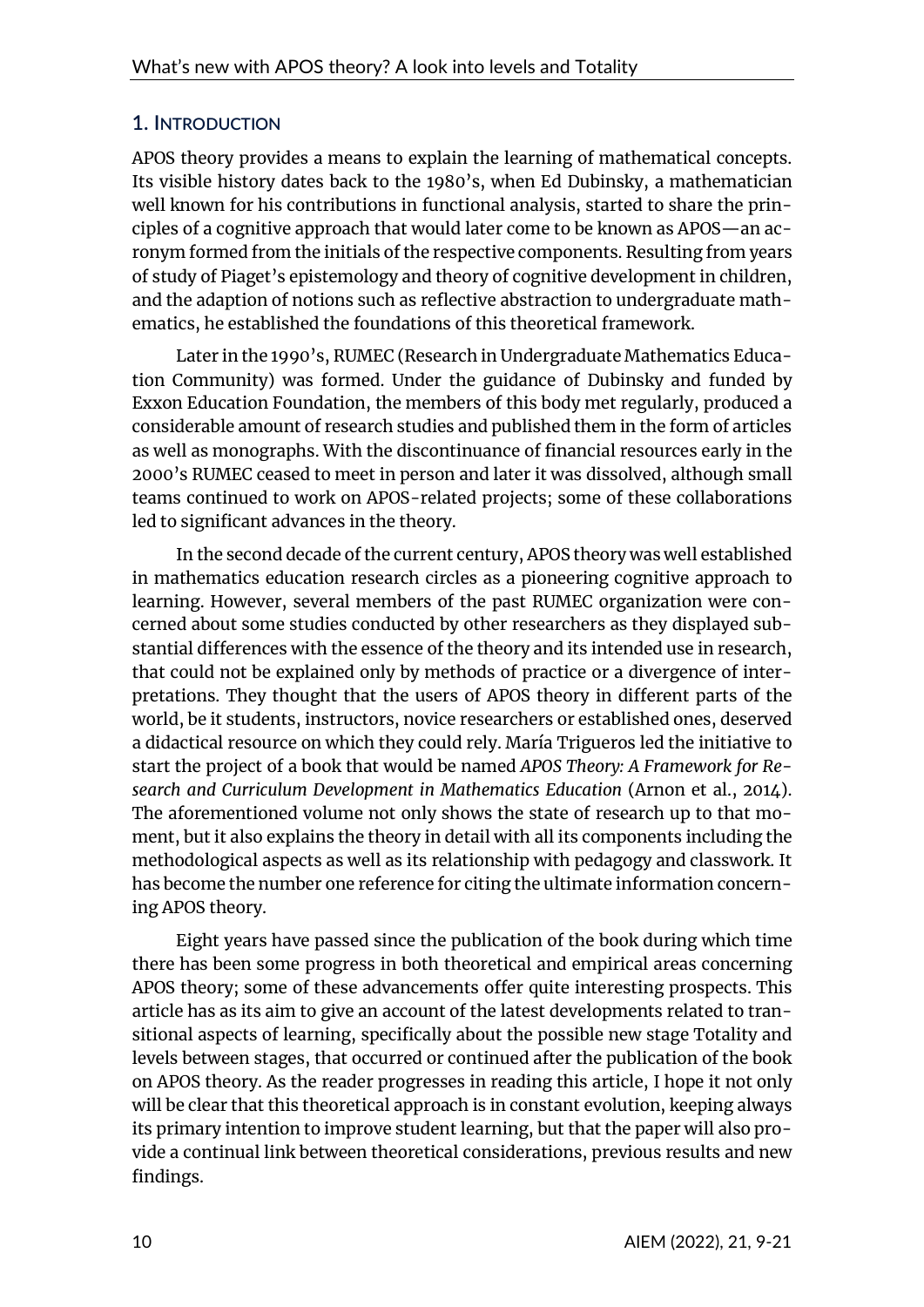In the remaining sections of this paper I will first give a brief description of APOS theory and its components. Afterwards I will describe both developments separately with examples. Later I will point out to possible routes for continuation of research. Where appropriate, pedagogical suggestions will be mentioned.

### **2. A BRIEF DESCRIPTION OF APOS THEORY**

In the article known as the framework paper, Asiala et al. (1996) describe mathematical knowledge as an individual's "tendency to respond to perceived mathematical problem situations by reflecting on problems and their solutions in a social context and by constructing or reconstructing mathematical actions, processes and objects and organizing these in schemas to use in dealing with the situations" (p. 7). As in the description given by this statement, from the viewpoint of APOS theory knowledge construction progresses through the stages of Action, Process, Object and Schema, also known as structures. The first letters of these terms will be written in capitals to distinguish them from the daily usage of the respective words.

An Action is externally driven and leads to a transformation of a previously constructed mental Object. 'External' might refer to a formula, an algorithm or a memorized procedure, where the individual does not have internal control over the notion being studied, has the need to work with specific instances of a concept and does it on a step-by-step manner. An example would be to substitute a number for an unknown in an algebraic expression, which might be considered an Action on the Object of variable.

As the individual repeats the Actions and reflects on them, he or she starts having internal control over those Actions by interiorizing them into a Process. Having constructed this structure implies the ability to think about the concept in general terms as well as perform Actions in one's mind as opposed to having the need to write them down or register them in some way at each step before passing to the next one. For example an individual can think about an algebraic expression as producing different values for different inputs of a variable, without having to calculate those values.

To explain the Object structure let's think of an analogy with an individual who is about to go on a trip and prepares a suitcase to take along. While in the process of getting ready, thinking about the contents of the suitcase and their functions is very important. Once it is ready however, the individual closes the suitcase and now can take it to the airport and give it to the clerk at the check-in counter, without having to worry about the material that is inside or their possible uses. A similar situation occurs when an individual encapsulates a Process to form a mental Object with the purpose of applying Actions on it, as in the case of naming different algebraic expressions with letters and forming a set with them. Sometimes however, it becomes necessary to de-encapsulate an Object to the Process from which it originated, for instance when dividing two expressions one might need to be aware of the values for which the resulting fraction is not defined; for that the Object of algebraic expression in the denominator has to be de-encapsulated to its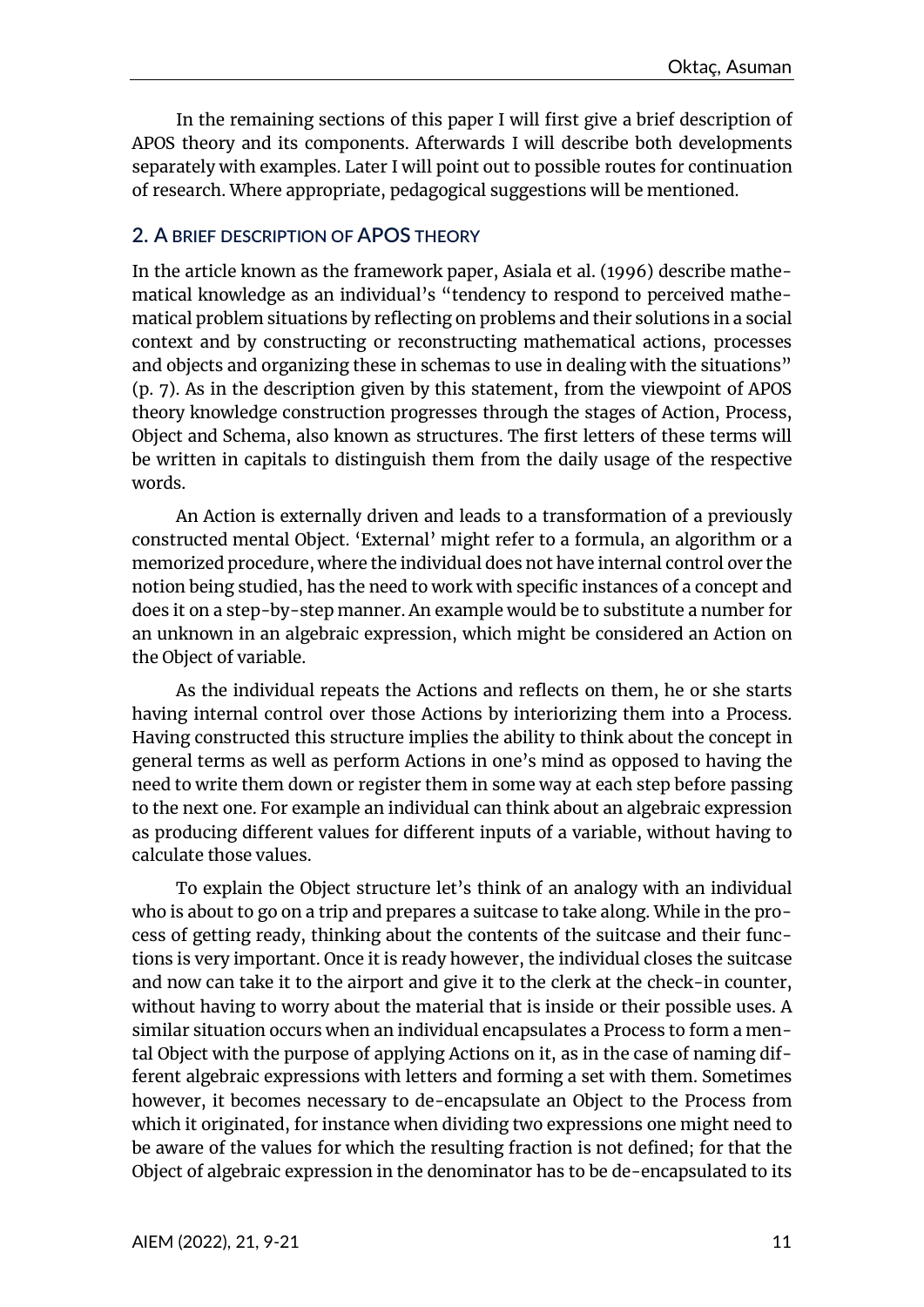original Process, even though performing operations with expressions constitutes an Action. In our analogy, the passenger might remember having written an important piece of information on a paper and having packed it, in which case it would be important to open the suitcase in order to have access to its contents.

A Schema is a coherent collection of different structures related to the concept that is being learned. For example a Schema about algebraic expressions can contain the mental Object of algebraic expression, Process of function, Schema of algebraic operations and the relations between them. As the individual continues constructing her or his mathematical knowledge and studies new concepts, this Schema evolves, admitting new structures and relationships. The coherence of a Schema (Arnon et al., 2014) has to do with the individual's capacity of recognizing a mathematical situation as involving the concept in question, even if the name of the concept is not mentioned. An individual who, given a number pattern, recognizes that an algebraic expression can be used to represent it, might be displaying the coherence of an algebraic expression Schema.

Ideally, a research study from the perspective of APOS theory starts by an initial theoretical analysis called a *genetic decomposition* that explains the construction of a mathematical concept by means of the structures of Action, Process, Object and Schema, together with the mechanisms such as interiorization, encapsulation, coordination, reversal that correspond to ways of passage (i. e. transition) between different mental constructions (see Arnon et al., 2014 for a description of the mental mechanisms). Before obtaining evidence, it is called a preliminary genetic decomposition, and only after having shown its viability by means of empirical evidence, it is accepted as a valid one. If in the process of investigation it becomes necessary to make modifications in it due to discrepancies with data, it is called a refined genetic decomposition after the changes are made. It is a cognitive model that sketches a possible way of constructing a mathematical concept.

## **3. LEVELS IN APOS THEORY**

Each step in the progression  $A \rightarrow P \rightarrow O \rightarrow S$  in terms of the mental stages Action, Process, Object and Schema represents "a change inhow the individual thinks about the mathematical concept" in question (Arnon et al., 2014, p. 150); we can even say that each step is a leap in the individual's perspective.

These passages occur by means of mental mechanisms. Let's think about the move from an Action to a Process conception of function, which occurs by means of the interiorization mechanism. With an Action conception, an individual can act on previously constructed Objects such as variables, directed by external stimuli; for example he or she can substitute a specific value in a specific function formula, or repeat previously memorized solutions to problems involving functions. From this stage to another, namely Process, where the individual has internal control over the concept and can think about it in a general manner, can perform the Actions in her/his mind, realizes that to each input there corresponds an output that satisfies certain conditions, there is a huge area to be explored. What happens in the respective transitory phase? How does the interiorization of Actions occur in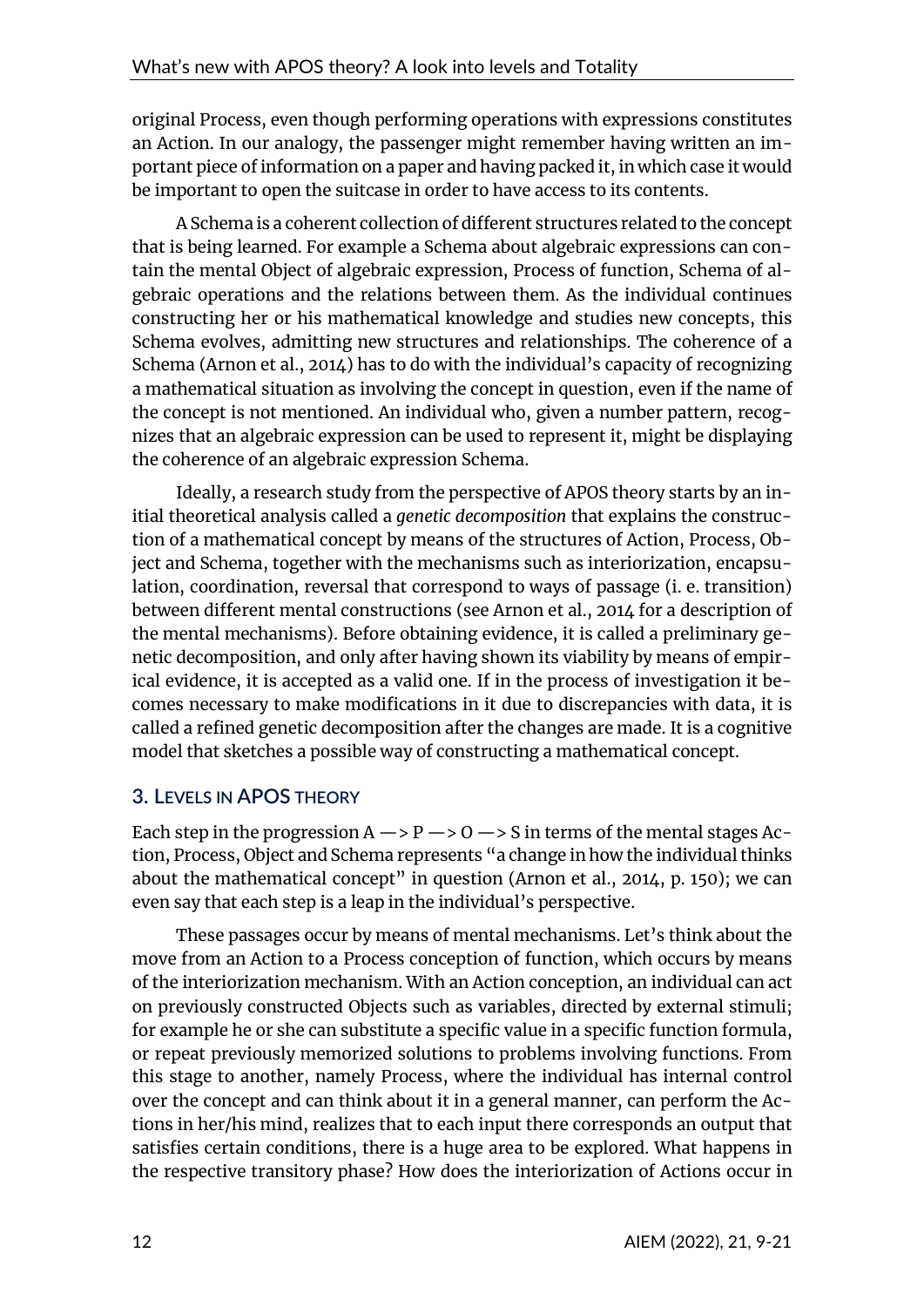that place for an individual who has constructed an Action conception and some of the elements of a Process but has not yet developed a Process conception? This intermediate phase seems to be as important as the Action and Process stages in learning a concept (Figure 1).

#### **Figure 1.** Transition from Action to Process



Once a Process has been constructed, the mechanism of encapsulation allows the individual to act on that Process and transform it to an Object. The construction of a Schema differs from the other structures in that it is built through the connections of a concept with other notions related through the mathematical experiences of a student. The mechanism of thematization allows the Schema to be converted into an Object so that Actions now can be applied on that Schema (Arnon et al., 2014).

Studies from the perspective of APOS theory mainly focus on the description of stages. Although the mechanisms of passage from one structure to another are included in genetic decompositions, little is known about their nature and how they are carried out. For example how an individual with an Action conception who is on a path towards developing a Process conception thinks about a concept, what kinds of work he or she produces, and what we can observe about this progress are questions that deserve attention if we want to explore how this transition occurs.

Starting from the premise that learning can be explained in terms of transitions (Gueudet et al., 2016) and considering that transitions are at the core of APOS theory to explain mental constructions of mathematical concepts, Oktaç et al. (2021) investigate the understanding of the notion of preimage of a linear transformation. Considering that each transitory phase merits a study of its own, they explore the passage from an Action to a Process conception, making use of *levels* in APOS Theory.

A level appears during the transitory phase between two stages (Figure 1). According to Arnon et al. (2014), in line with the work of Piaget (1975; 1974/1976) and making a reference to the mental constructions of Action, Process and Object, "a level denotes a developmental junction between two of these stages" (p. 139). This notion has been used in very few APOS studies so far (Arnon, 1998; Dubinsky et al., 2013).

Arnon et al. (2014) explain the characteristics of stages and levels as well as the differences between them as follows: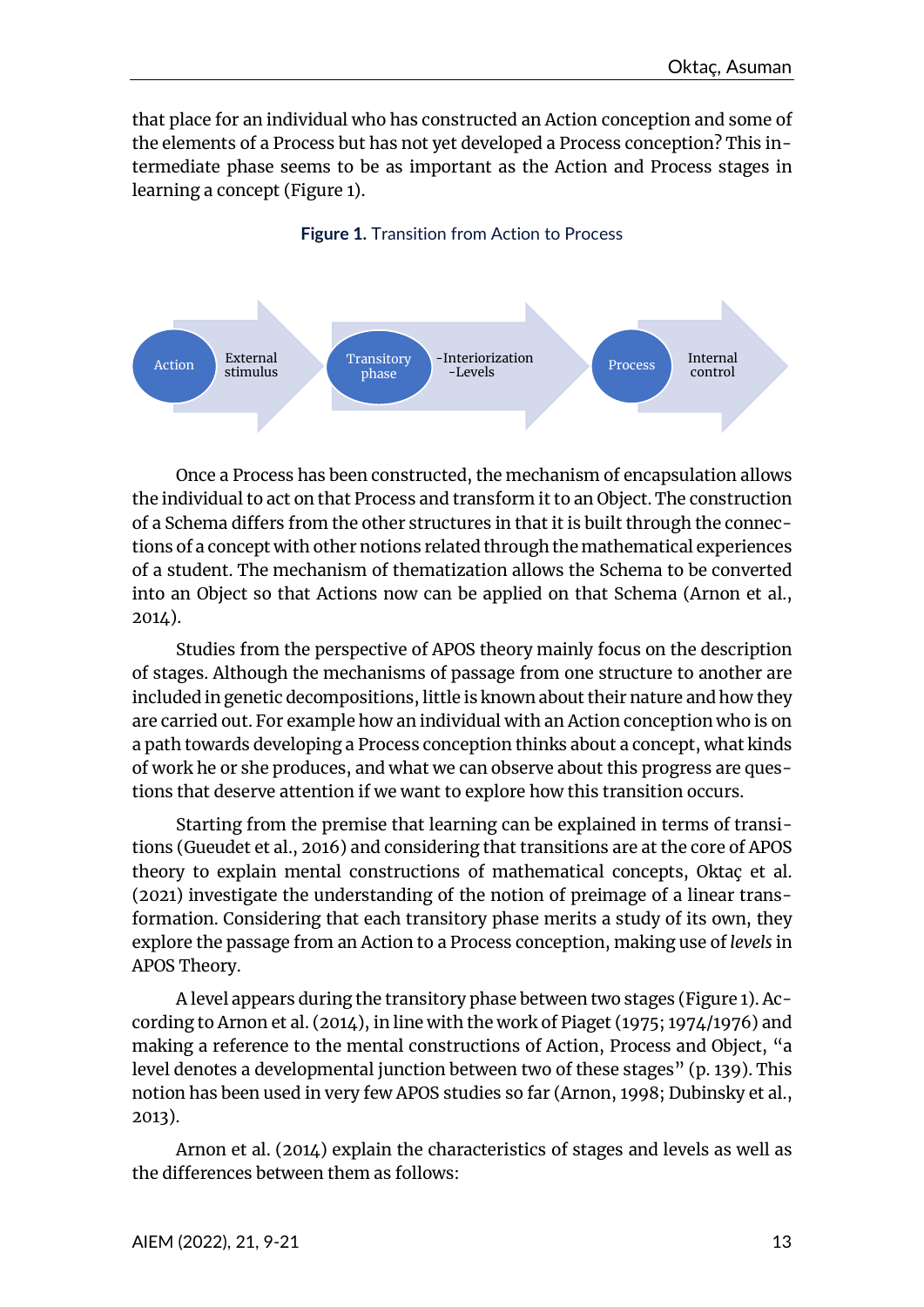**A stage cannot be skipped.** If it is, the subject's understanding of the concept will lack coherence. Thus, stages are sequential, with each stage necessary for development of successive stages.

**A level may or may not be reflected in the data of a specific subject.** This is because the subject may be able to move to the next level or stage rapidly so that the level is skipped, done very quickly, or is not observable in the already acquired higher level or stage.

**Stages are invariant over topics and are part of the general theory.** Levels will be different for different concepts (Dubinsky et al. 2013). In many works, Piaget gave examples in which the development of different concepts gave rise to different levels. (Arnon et al., 2014, p. 139).

Oktaç et al. (2021) report on the application of the following task (translated from Spanish) to 31 university students as part of a questionnaire, with the intention to investigate the construction of the linear transformation concept from a functional viewpoint as well as related notions such as domain, image and preimage:

Consider the linear transformation  $T: R^2 \to R^2$  associated to the matrix  $\begin{bmatrix} 1 & 1 \ 1 & 1 \end{bmatrix}$  $\begin{bmatrix} 1 & 1 \\ 1 & 1 \end{bmatrix}$ .

a) Determine its domain.

b) Determine its image.

c) Does the vector  $\binom{3}{2}$  $\frac{3}{2}$ ] belong to the image of the transformation? If the answer is YES find the preimage and graph it. If the answer is NO, justify.

d) Graph the domain of  $T$ .

e) Graph the image of  $T$ .

f) Does the vector  $\vert \frac{5}{5} \vert$  $\frac{5}{5}$ ] belong to the image of the transformation? If the answer is YES find the preimage and graph it. If the answer is NO, justify.

Oktaç et al. (2021) identify four levels in the data that they collected on the way from an Action to a Process conception for the preimage concept in the context of linear transformations; they explicitly describe each level in terms of their characteristics as well as the kind of shift that occurs in the student's thinking who evidenced the respective level. These levels represent transitional moments where a student displays that he or she can perform Actions, that they have not yet constructed a Process conception, but shows something more than an Action conception.

In the particular case of the mentioned study (Oktaç et al., 2021), the observed levels are named as 'preimage as two vectors'; 'preimage as a set of two vectors'; ´preimage as multiple solutions' and 'preimage as infinitely many preimages'. Each of these levels corresponds to an important change in the point of view of the student when thinking about the preimage concept. For example the first level observed, namely 'preimage as two vectors' shows that the student accepts that there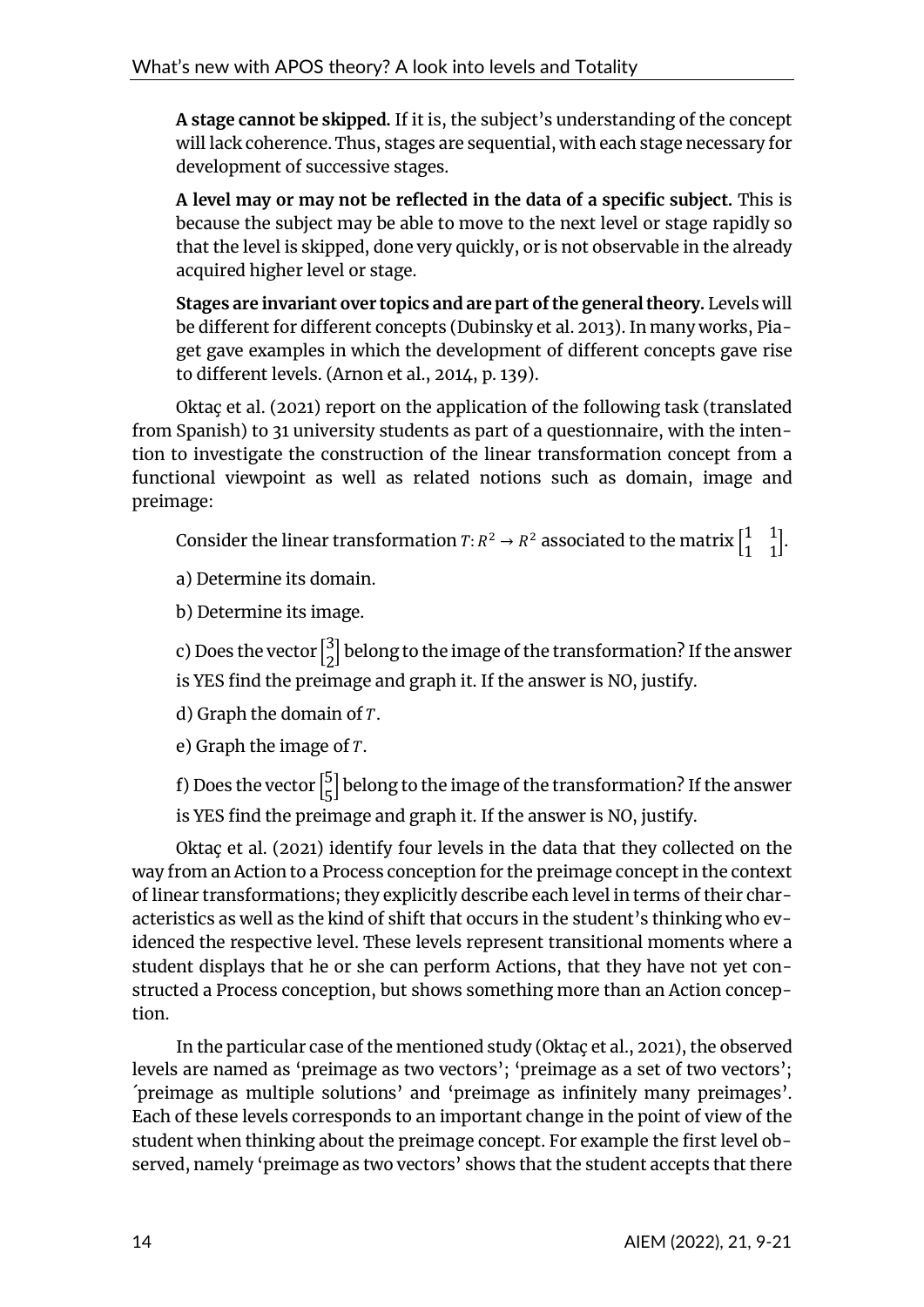is more than a single vector that satisfies the condition of being a preimage of the given vector in the codomain, which is different from an Action conception where a student offers one vector as a solution; this implies a major shift in thinking about the concept.

Likewise, every level that was observed represents a change in perspective compared to an Action conception and towards a Process conception. When a student shows evidence of the level 'preimage as a set of two vectors', besides accepting that there is more than one vector that satisfies the condition of being a preimage, they express the solution as a set. The level 'preimage as multiple solutions' implies that the student affirms that there are several preimage vectors without specifying how many, or if there is a finite or an infinite number of them. When they find the solution set as all those vectors that lie on a particular line satisfying a certain condition, they display the level 'preimage as infinitely many preimages'.

Oktaç et al. (2021) posit that "a level, although not as apparent as in a stage, implies a major shift in thinking about a concept". They also affirm that as transitional moments between stages, "levels evidenced in different individuals might represent different paths from one conception to another" (Figure 2). This means that an individual might pass through two levels on the way from Action to Process, while another one might pass through only one level and this last one may or may not correspond to any level evidenced by the first person. Some other individual may not present evidence of any levels between Action and Process stages. All these observations also have to do with the reflection that levels are not necessarily sequential although some of them can be considered as closer to one of the stages or other, and that they can be considered as possible stopovers on a path between two stages.





Oktaç et al. (2021) underline the importance of task design when working on transitional points in learning. One of the criteria to take into account in designs from the perspective of APOS theory is the opportunity to differentiate between different conceptions, so as to verify the viability of the genetic decomposition and the associated learning path that it anticipates. However, it is difficult to take into account possible levels when designing mathematical situations; unlike stages, levels are volatile and do not even form part of genetic decompositions, since they differ from subject to subject and from person to person. Including them in an *a*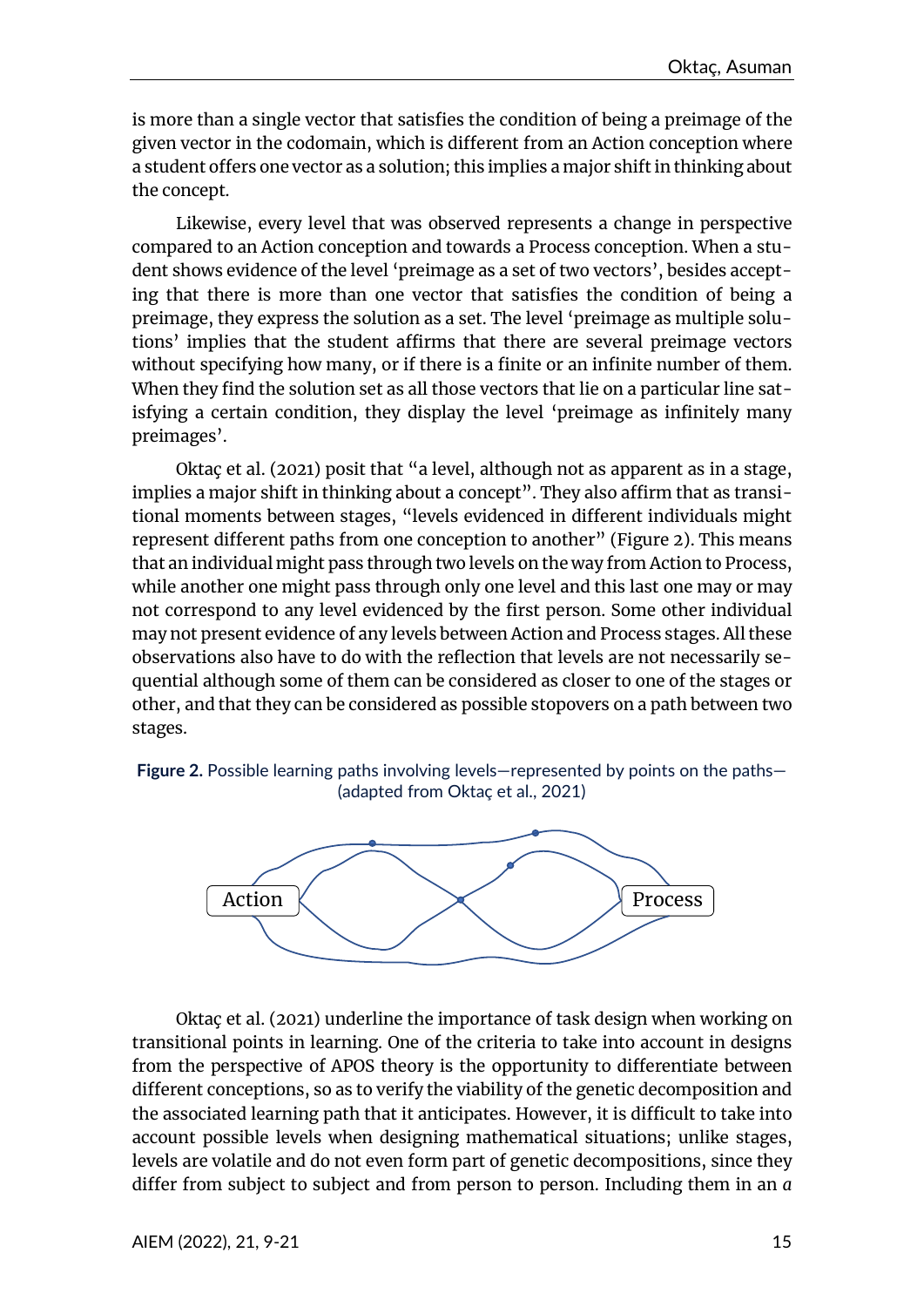*priori* analysis as part of the methodological strategy and paying attention to details in different elements of the conceptions involved may open the way to observing possible levels between the corresponding stages; when this is done intentionally to search for levels, one may be surprised to observe the richness in student answers and the understanding that they reflect. On the other hand when designing situations, making sure that a student with the starting conception (in this case Action) can deal with it even though he or she cannot solve it completely would improve the probability for observing levels. Also, students who have constructed a conception corresponding to the target stage (in this case Process) should be able to solve the problem; this would allow the identification of the characteristics of different levels observed.

The advantage of focusing on levels between stages in research may be at least twofold. On the one hand, from a theoretical viewpoint, although snapshots between stages, their description can shed light on the nature of the mechanism involved between two conceptions. Also, the observation of levels might indicate that the related mechanism might be getting carried out in different ways by different individuals. More research is needed to explore how mechanisms give rise from one structure to another, and levels can play an important role in this direction.

On the other hand, from a pedagogical point of view levels might be closely related to student difficulties in transiting between stages; in APOS studies it is commonly observed how difficult it is to construct a Process conception, and even more so for an Object conception. The study of levels can offer hints towards appropriate didactical strategies in order to facilitate and motivate the construction of mathematical knowledge.

# **4. TOTALITY**

In order to talk about the notion of Totality from an APOS perspective, let's first have a look at how the Object conception was described in the framework paper:

When an individual reflects on operations applied to a particular process, becomes aware of the process as a totality, realizes that transformations (whether they be actions or processes) can act on it, and is able to actually construct such transformations, then he or she is thinking of this process as an object. In this case, we say that the process has been encapsulated to an object. (Asiala et al., 1996, p. 11)

As can be seen from this description, totality was considered to be a part of the Object structure. According to this explanation, for an Object conception to be constructed, an individual has to show evidence of: 1) becoming aware of the totality of a previously constructed Process, and 2) being able to act on that Process.This description was not questioned for many years, since there had been no evidence showing otherwise, that is, in empirical research, no individual showed evidence of only one of the two aspects of the Object conception; either they were able to do both, or none of the two, or it was assumed to be that way.

First time the term 'totality' was used in a more explicit way and somewhat differing from the description of Object, was in the context of infinite iterative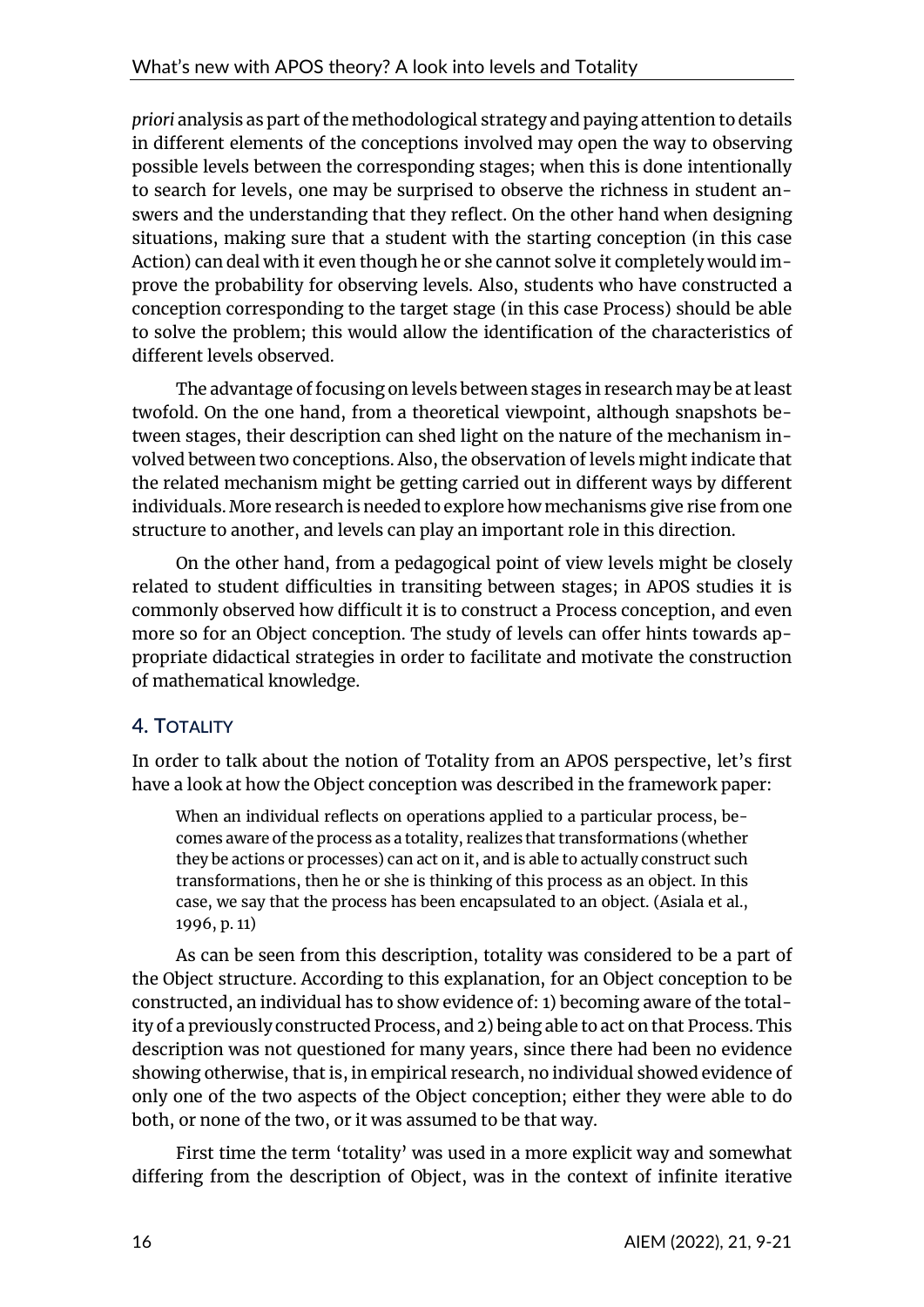processes. For example Dubinsky et al. (2008) refer to totality as "part of the transition from process to object" (p. 101) but they do not make reference to a new stage. Brown et al. (2010) describe an Object conception about this particular subject as follows: "Once viewed as a totality…an infinite iterative process might be encapsulated" (p. 10).

Indeed, later when Dubinsky et al. (2013) were investigating student understanding of infinite repeating decimals, their data revealed something that was not anticipated in their initial theoretical analysis, that had to do with what up to then was considered to be the description of an Object conception. Some students showed evidence of having constructed the repeated decimals as a totality but were not able to apply actions on that totality. Students who showed a Process conception considered that the 9's in  $0.\overline{9}$  kept repeating and never ended. Some other students though, regarded  $0.\overline{9}$  as completed and stated that it is equal to 1. However, some of these students were unable to solve the equation  $0.\overline{9} + x = 1$ , which required acting on this repeating decimal.

The previously described situation led the researchers to consider the possibility of a new stage, Totality, between Process and Object. Arnon et al. (2014) affirm that there is not enough evidence as to the nature of Totality—whether it is a new stage, part of the Process conception or part of the Object conception, or a level between Process and Object. However they express a "strong likelihood" (p. 149) for it to be a separate stage, or that at least it functions as one in the case of infinite repeating decimals, as it "appears to represent a change in how the individual thinks about the mathematical concept" (p. 150). They refer the matter for future research; that is to see if new studies point to its existence in the context of other concepts. Villabona et al. (2022) point out the importance of finding evidence in the context of other mathematical concepts as well as in relation with contexts of infinity other than repeating decimals, in order for Totality to be accepted as a new stage in the theory.

We now turn to one such new study, where an evidence for Totality was found in the context of continuous infinite processes. Villabona Millán (2020) explores the learning of mathematical infinity in a context different from the one studied by Dubinsky et al. (2013) and proposes a *generic genetic decomposition of infinity* which allows the perception and conceptualization of constructs that emerge from infinite iterative and continuous processes. She interviews university instructors through a research instrument composed by two situations that involve tangent lines to a curve and behavior of certain elements at a limit. This instrument was designed specifically in order to be able to differentiate between possible Totality and Object conceptions. Villabona et al. (2022) report the case of one instructor, who during his interview showed evidence of a possible conception Totality.

On the one hand the instructor showed that he can conceive the tangent line as the totality of a process of approaching a point on the curve through secant lines: "when I have finished approaching totally, they will be the same" (referring to the secant and tangent lines, Villabona et al., 2022). But on the other hand, he has difficulty applying Actions on that totality: in another situation involving a circle, two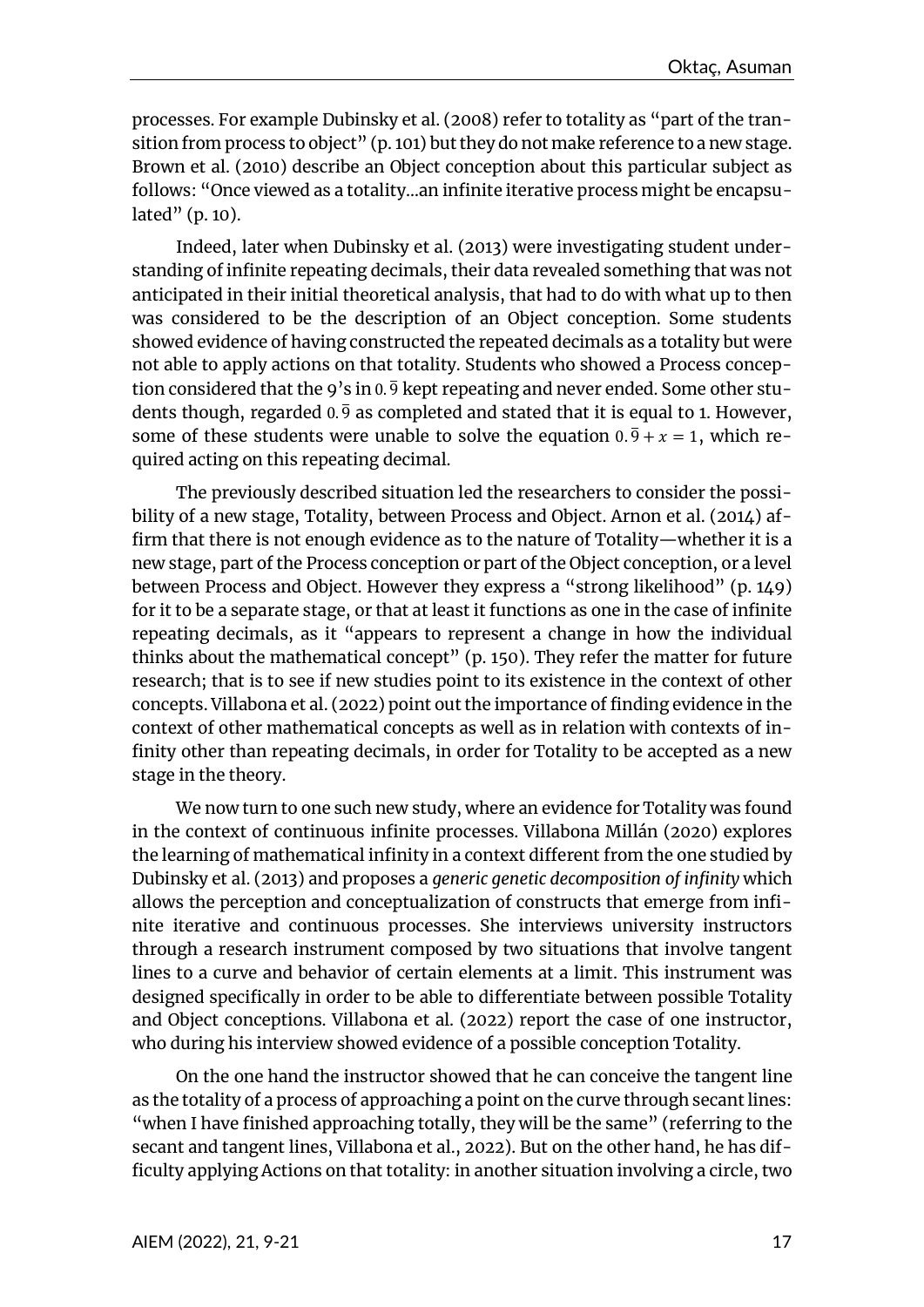parallel tangent lines and another line crossing them, he could not conceive of some of the angles that were formed by the figures becoming zero in a limiting case, in which a secant line gets closer to a tangent line by means of approaching some point on the circle to another point on the circle where a tangent line was drawn. This is an indication that he has not yet constructed an Object conception, although he can conceive of the Process as a Totality.

Villabona et al. (2022) posit that if Totality were considered a new stage, the mechanism of encapsulation would correspond to the passage from Totality to Object, and that a new mechanism would be in place for transiting from Process to Totality, named *completez* in Spanish, which can be translated roughly as completeness. This term was first used by Roa Fuentes (2012) to denote a mechanism for construction of a transcendental Object structure in the context of mathematical infinity.

Even though the aforementioned study is still in the context of mathematical infinity, the difference in nature between an iterative infinite process and a continuous one from the cognitive viewpoint speaks to its importance as a further indication for the strong likelihood of a possible new stage of Totality.

We underline the importance of the design of suitable mathematical activities in order to be able to differentiate between Process, possible Totality and Object conceptions. They should be prepared in such a way as to include situations where 'conceiving a Process in its entirety' and 'acting on it' would each correspond to different kinds of student work. It is to be seen if Totality appears in future studies in relation with other mathematical concepts and eventually gets accepted as a new stage, and who knows, changing the name of the theory to APTOS.

## **5. FUTURE RESEARCH**

Recent advances about Totality and levels in APOS theory open the way to different paths for continuing research. One possible direction might be choosing a mathematical topic and looking for levels between Action and Process, as well as Process and Object conceptions. Repeating this kind of study with different groups of students and different research instruments would move us towards a better understanding of the mechanisms involved. Furthermore, it would enhance our understanding of the stages, since levels usually entail certain elements of the stage towards which the individual is moving.

Another possibility is to focus on task design with the purpose of searching for evidence for Totality in the context of mathematical concepts other than infinity.The acceptance of this possible structure as a new stage in APOS theory requires its appearance as related to different mathematical concepts. Of course, performing empirical studies using these tasks is needed in order to reach conclusions about this matter.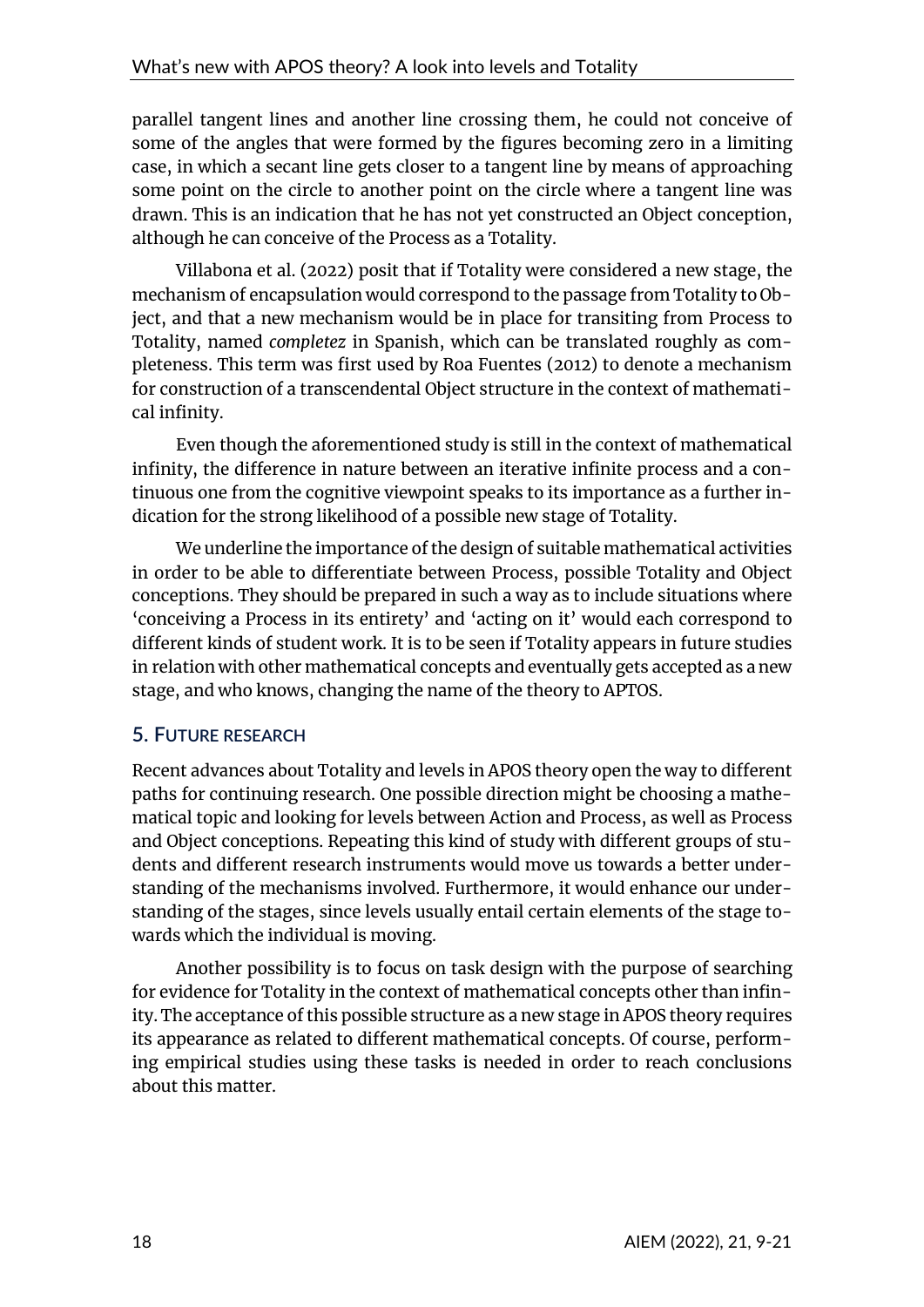### **ACKNOWLEDGEMENTS**

This work was supported by the University of Texas System and the Consejo Nacional de Ciencia y Tecnología de Mexico (CONACYT) [grant number 2019-35]. The opinions expressed are those of the author and do not necessarily represent the views of these funding agencies.

### **REFERENCIAS**

- Arnon, I. (1998). *In the mind's eye: How children develop mathematical concepts—Extending Piaget's theory* (Unpublished doctoral thesis). Haifa University, Israel.
- Arnon, I., Cottrill, J., Dubinsky, E., Oktaç, A., Roa Fuentes, S., Trigueros, M. & Weller, K. (2014). *APOS Theory: A framework for research and curriculum development in mathematics education*. Springer. <https://doi.org/10.1007/978-1-4614-7966-6>
- Asiala, M., Brown, A., DeVries, D., Dubinsky, E., Mathews, D., & Thomas, K. (1996). A framework for research and curriculum development in undergraduate mathematics education. In J. Kaput, A. H. Schoenfeld & E. Dubinsky (Eds.)*, Research in Collegiate mathematics education II. CBMS issues in mathematics education* (Vol. 6, pp. 1–32). American Mathematical Society. <https://doi.org/10.1090/cbmath/006/01>
- Brown, A., McDonald, M. & Weller, K. (2010). Step by step: Infinite iterative processes and actual infinity. In F. Hitt, D. Holton y P. W. Thompson (Eds.), *Research in Collegiate Mathematics Education VII* CBMS Issues in Mathematics Education, 16, (pp. 115-141). American Mathematical Society. <https://doi.org/10.1090/cbmath/016/05>
- Dubinsky, E., Weller, K. & Arnon, I. (2013). Preservice teachers' understanding of the relation between a fraction or integer and its decimal expansion: The Case of 0.999... and 1. *Canadian Journal of Science, Mathematics, and Technology Education, 13*(3), 232-258. <https://doi.org/10.1080/14926156.2013.816389>
- Dubinsky, E., Weller, K., Stenger, K. & Vidakovic, D. (2008). Infinite iterative processes: The Tennis Ball Problem. *European Journal of Pure and Applied Mathematics, 1*(1), 99-121.
- Gueudet, G., Bosch, M., DiSessa, A. A., Nam Kwon, O. & Verschaffel, L. (2016). *Transitions in mathematics education*. Springer Nature. <https://doi.org/10.1007/978-3-319-31622-2>
- Oktaç, A., Vázquez Padilla, R., Ramírez Sandoval, O. & Villabona Millán, D. (2021). Transitional points in constructing the preimage concept in linear algebra. *International Journal of Mathematical Education in Science and Technology*. <https://doi.org/10.1080/0020739X.2021.1968523>
- Piaget, J. (1975). Piaget's theory (G. Cellerier & J. Langer, Trans.). In P.B. Neubauer (Ed.), *The process of child development* (pp. 164–212). Jason Aronson.
- Piaget, J. (1976). *The grasp of consciousness* (S. Wedgwood, Trans.). Harvard University Press. (Original work published 1974).
- Roa Fuentes, D. S. (2012). *El infinito: un análisis cognitivo de niños y jóvenes talento en matemáticas* (Unpublished doctoral thesis). Cinvestav-IPN, Mexico.
- Villabona Millán, D. P. (2020). *Construcción de concepciones dinámicas y estáticas del infinito matemático en contextos paradójicos, del cálculo diferencial y de la teoría de conjuntos*. Unpublished doctoral thesis. Cinvestav-IPN, Mexico.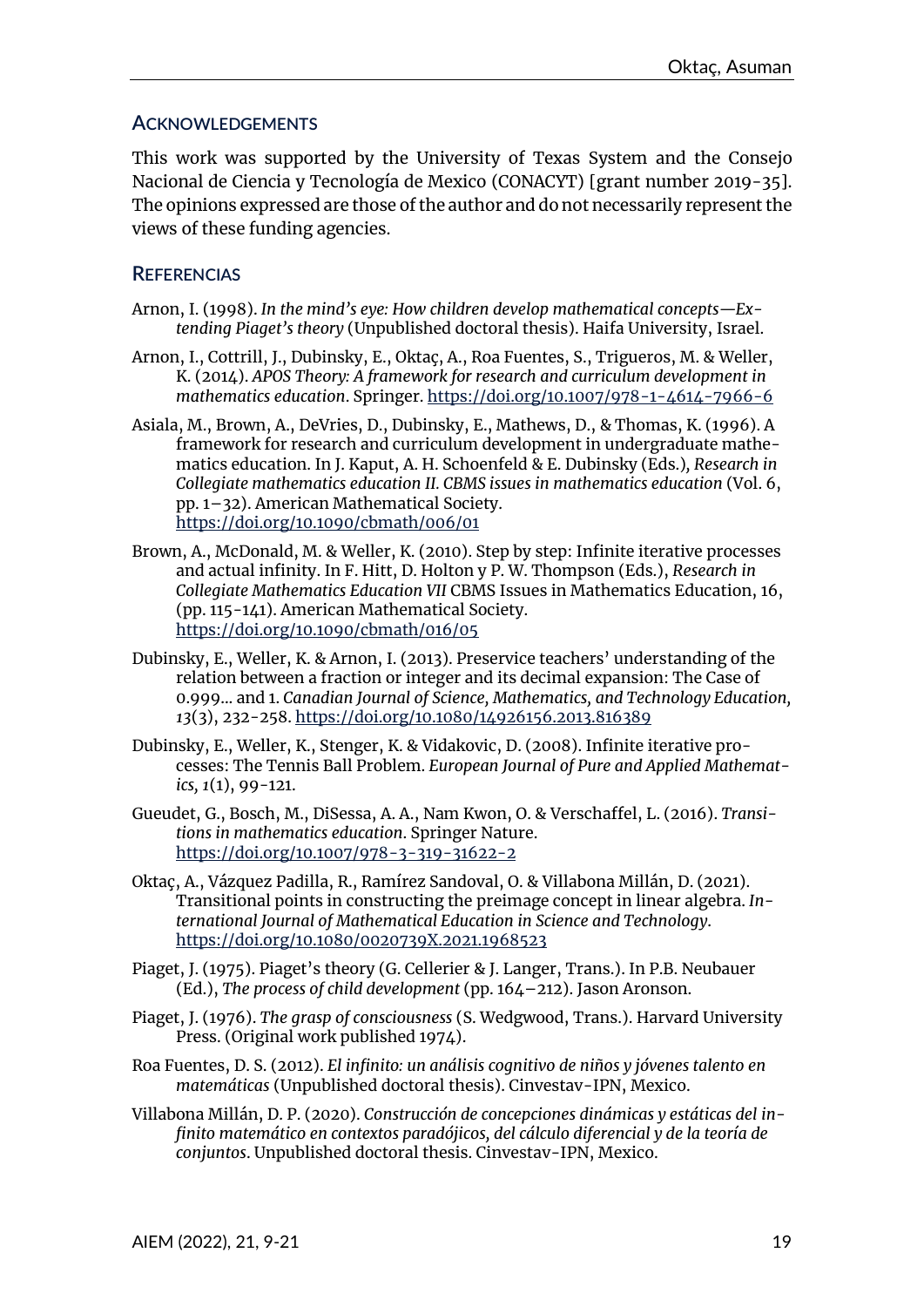#### Villabona, D., Roa Fuentes, S. & Oktaç, A. (2022). Concepciones dinámicas y estáticas del infinito: Procesos continuos y sus totalidades. *Enseñanza de las Ciencias*, *40*(1), 179-187. <https://doi.org/10.5565/rev/ensciencias.3277>

**∞**

#### **Asuman Oktaç**

Cinvestav-IPN (Mexico) [oktac@cinvestav.mx](mailto:oktac@cinvestav.mx) | <https://orcid.org/0000-0003-2531-6418>

**Recibido:** 20 de enero de 2022 **Aceptado**: 31 de marzo de 2022